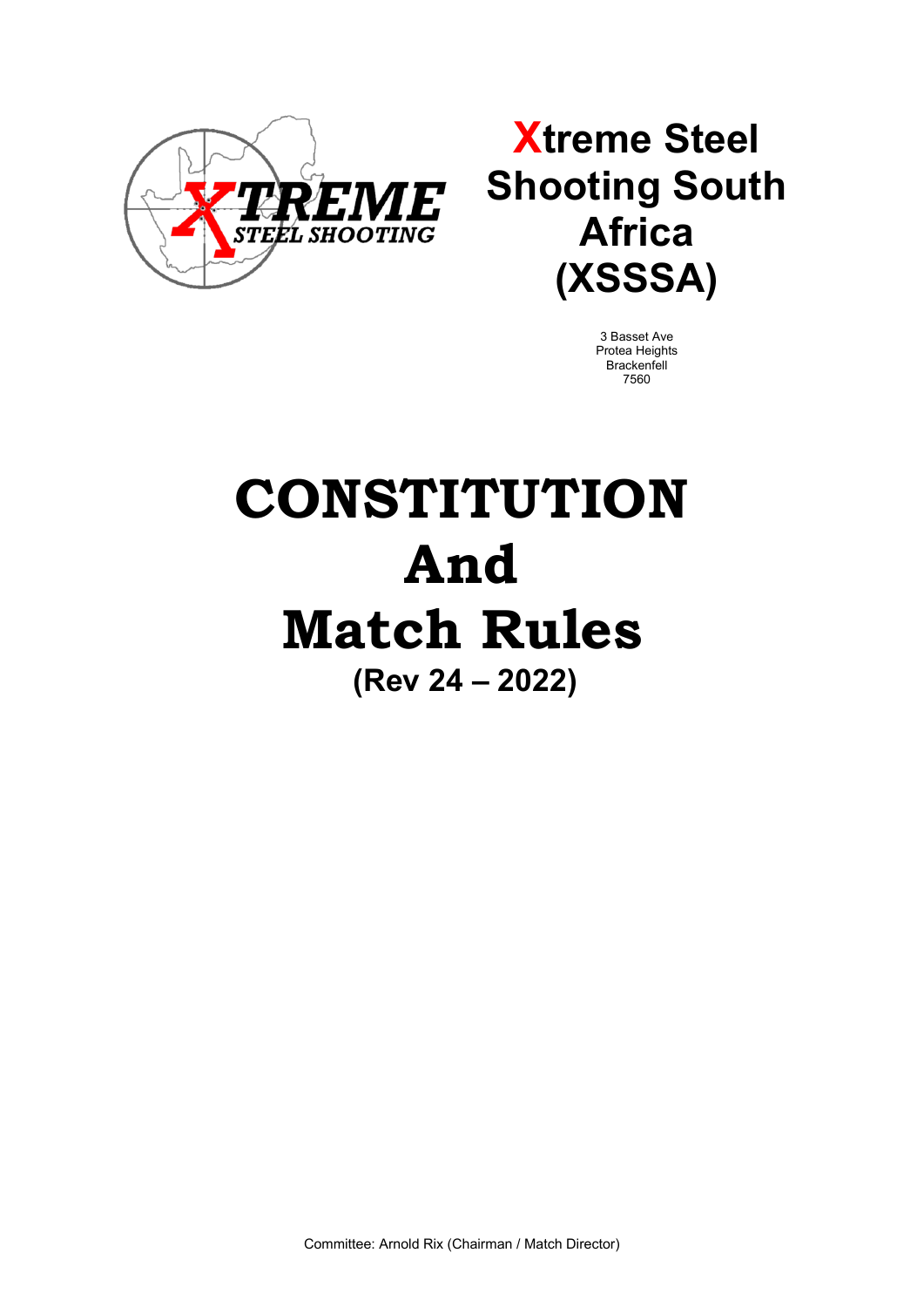## **TABLE OF CONTENT**

|                                |                | Page |
|--------------------------------|----------------|------|
| 1 <sub>1</sub>                 | Introduction 3 |      |
| 2 <sub>1</sub>                 |                |      |
| 3 <sub>1</sub>                 |                |      |
| 4.                             |                |      |
| 5.                             |                |      |
| 6.                             |                |      |
| $7_{\scriptscriptstyle{\sim}}$ |                |      |
| 8.                             |                |      |
| 9.                             |                |      |
|                                |                |      |
|                                |                |      |
| 12 <sup>7</sup>                |                |      |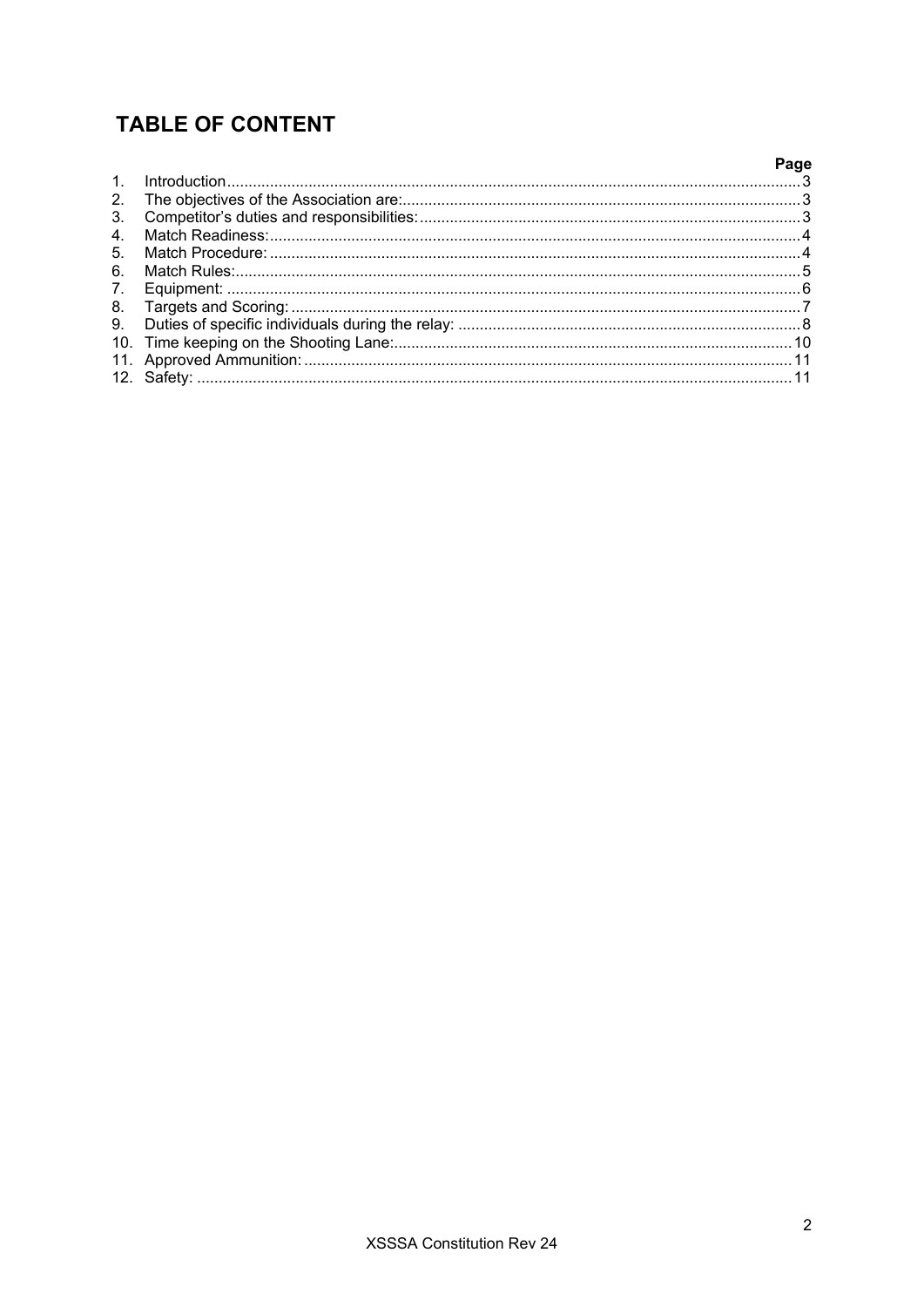## <span id="page-2-0"></span>**1. Introduction**

The association shall be called **Xtreme Steel Shooting South Africa** [abbreviated to XSSSA] hereinafter referred to as the Association.

The association is a non-profit organization founded and united by persons with mutual interests and acting in the spirit of cooperation to best promote their special interests and enjoyment.

The Association shall be affiliated to SASSF and any other associations, which may be considered necessary by the committee.

"His, him, he" shall include female and vice versa, unless specifically otherwise provided  $for$ 

## <span id="page-2-1"></span>**2. The objectives of the Association are:**

- a) To promote, regulate and encourage the sporting uses of extreme long range shooting, on steel targets, in South Africa.
- b) To promote the development of the equipment and techniques to achieve accuracy at extreme long range distances in the sport of shooting steel targets.
- c) To establish a set of rules and guidelines that standardize and govern the conduct of XSSSA sanctioned shooting competitions.
- d) To promote the safe use of rifles.
- e) To promote the use of competition and safety rules for the sport of extreme long range shooting as set out by the Association.
- f) To co-operate with, and to support any other shooting, sporting, or associated body on matters of mutual interest to achieve any of the foregoing objectives, but without such co-operation infringing in any way upon the independence of the Association or its members.
- g) To carry on any business, calculated to further the objectives of the association.
- h) To work in the closest possible harmony with the governing body South African Sport Shooting Federation here-in after referred to as SASSF.

## <span id="page-2-2"></span>**3. Competitor's duties and responsibilities:**

- a) Any shooter who participates in a XSSSA sanctioned shooting competition shall be responsible to the Match Director, to conduct himself safely, and in accordance with XSSSA match rules.
- b) Any shooters who refuse to comply with any XSSSA match rules, or the decision of the Match Director, after being instructed to do so, can be disqualified from the shooting competition, upon the recommendation of a majority vote of the match committee.
- c) All shooters are responsible to register and sign the indemnity form with the Match Director, immediately upon arrival at the shooting range to participate in an XSSSA sanctioned shooting competition.
- d) All shooters are responsible for signing a waiver of responsibility and release of liability statement and signing a statement indicating they are familiar with the rules of competition for each class of competition they are participating in before the shooter will be allowed to compete in any XSSSA sanctioned shooting competition. The waiver of responsibility and release of liability statement form, and the form acknowledging the shooter is familiar with the rules of competition, shall be provided by the Match **Director**
- e) A shooter's briefing meeting shall be held by the Match Director each day prior to the beginning of the match. This meeting is mandatory and it is the duty of the competitor, to attend the shooters meeting each day of the competition. Should the competitor fail to attend one of the meetings, without the permission of the Match Director, it may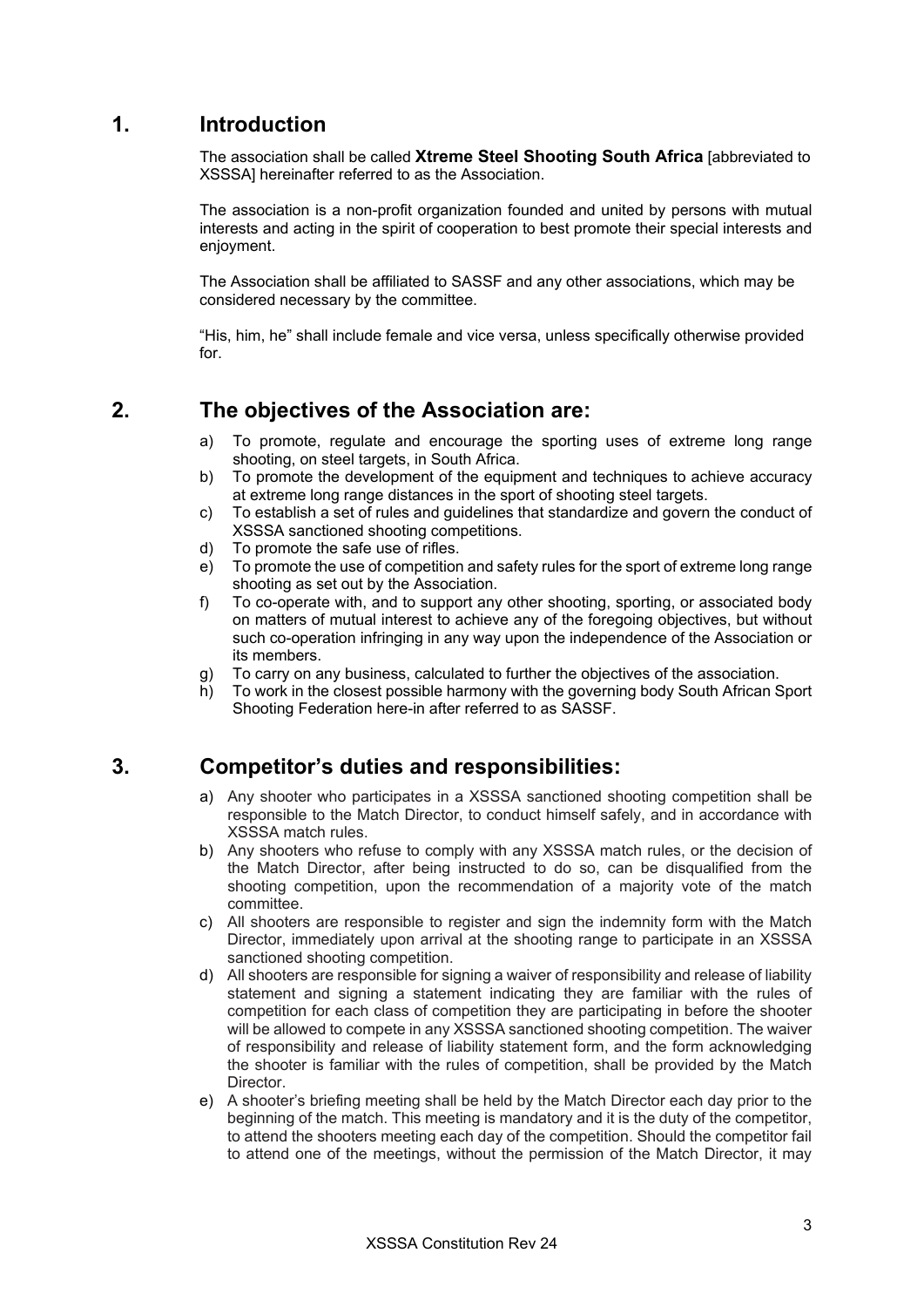result in the disqualification of the competitor by the Match Director, upon a recommendation of the match committee.

f) Each shooter is responsible to clean up their trash and discards, to insure range cleanliness. Violations of this requirement or any XSSSA safety rule may result in a penalty of One Hundred Rand (R100.00) being assessed to the shooter, at the discretion of the Match Director, with the approval of the match committee.

### <span id="page-3-0"></span>**4. Match Readiness:**

- a) XSSSA is not for the general shooter and although all shooters are welcome, XSSSA is for the shooter who already has a good basic understanding of marksmanship and has the knowledge to put the first shot, on the target at extreme long range.
- b) Shooters that participate in this long range precision match must have a good knowledge of external ballistics and all factors that will influence this ballistics.
- c) Due to time constraints at the shooting points, shooters must acquaint themselves with the ballistic data for their rifles or must have a good understanding of how to operate ballistic programs to enable them to obtain the correct ballistic data, do the necessary adjustments, and take the shot at long range, within the allowed time.
- d) Shooters must be familiar with the setup of their rifles and must make sure that their rifle scopes can adjust to these long range targets. The shooter must take note that targets will seldom be closer than 500m, and can be out to approximately 1300m.
- e) Sharing of rifles is not allowed, unless it is with a Junior shooter or as approved by the match director. In the case were a rifle is shared both shooters score's will not count towards any prizes or ranking list.

## <span id="page-3-1"></span>**5. Match Procedure:**

- a) **Competitors meeting**: The competitors meeting will signal the start of the shooting competition. The Match Director shall hold a competitors meeting prior to the start of the competition, each day. The purpose of the meeting is to ensure that competitors are aware of day's procedures and provide updates regarding safety information. Attendance at the briefing meeting is mandatory for all persons who are registered to shoot in the competition unless excused by the Match Director. Failure to attend the meeting may result in the disqualification of the competitor by the Match Director upon a recommendation of the match committee.
- b) **Shooting Groups:** Two teams shall be grouped together to form a "Group" of four (4) shooters. Teams shall be informed at the competitors meeting of who their partners are for the duration of the day. The "Group" will stay together for the duration of the day and no swapping out of teams shall be allowed.
- c) **Allocation of Lanes:** "Groups" will be allocated with shooting lanes where they need to start shooting the match and this will be done by the luck of the draw. After the competitors meeting, the groups, will commence to their allocated FFP lane with due diligence. Only 20 min will be allowed for groups to get to their respective shooting lanes before an AIR HORN, or other method, will sound the start of the shooting match. Shooters must make sure that they are on time at their respective lanes otherwise bottlenecks will form. All groups will start at the same time after the signal to do so, has been given by the Match Director.
- d) **Start Time:** All possible effort shall be made to start the match at the time indicated on the entry form or information sheet.
- e) **Course of Fire:** Groups will engage a total number of 16 targets at 8 different shooting lanes.
- f) **Sequence of Fire:** Targets must be engaged in sequence from CLOSEST TO FURTHEST. If shooters shoot targets out of sequence, the shooter will lose the points for that target, and he can proceed to shoot the correct target again. Should targets be directly above each other, the shooter will nominate to the Spotter, Scorer and Timer, which target he will be engaging first.
- g) **Time at Lanes:**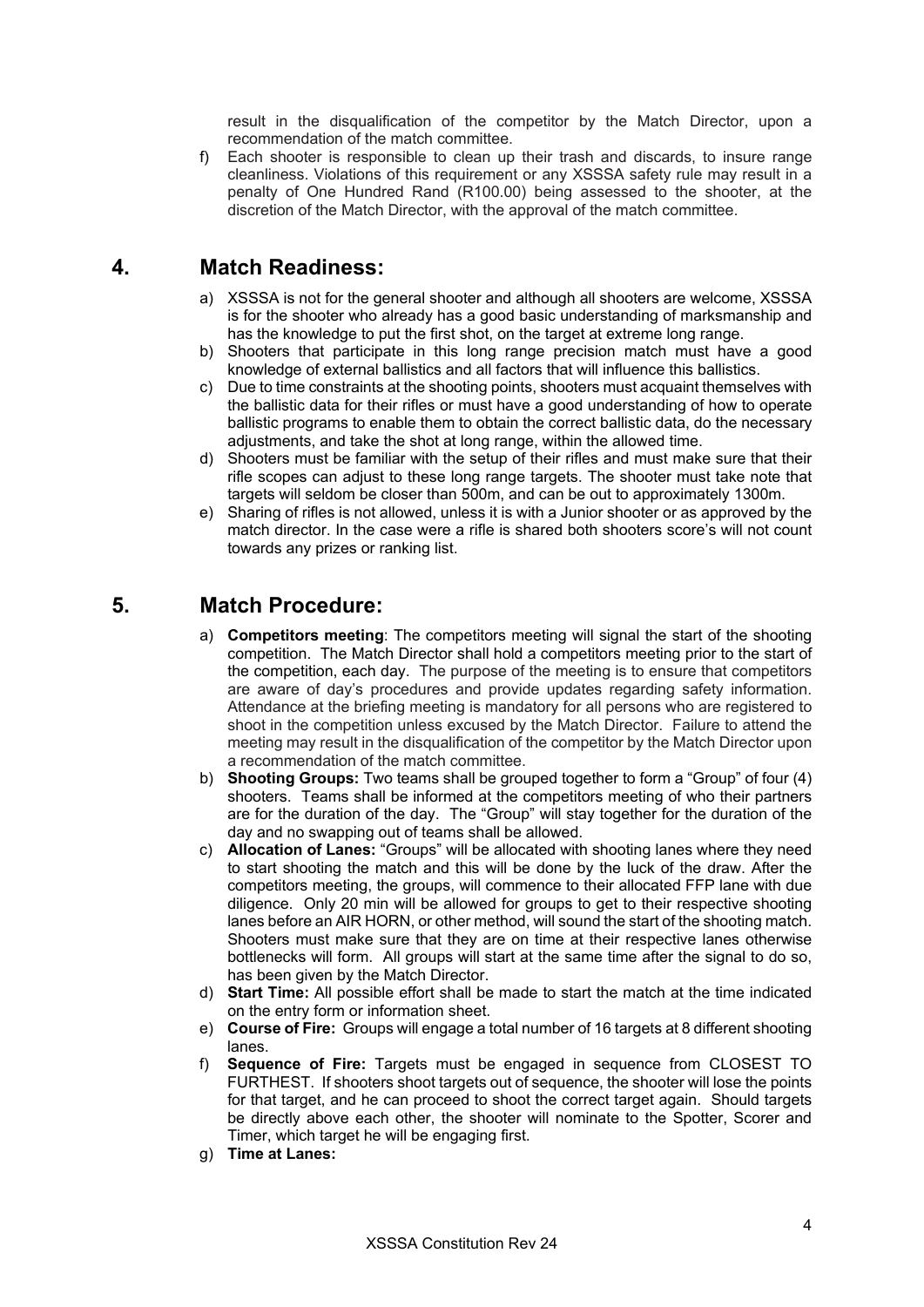Groups will be periodically checked, to see if a constant flow of shooting sequence is maintained and the Match Director will warn groups who take more than 45 min at any lane.

- h) **Food and Drink:** Competitor must bring/carry their own food and drink to the shooting lanes as no lunch break will be given.
- i) **Completion of the course:** After the course has been completed, all groups will return to the Briefing area of the morning and hand in their score sheet as soon as possible.
- j) **Prizes:** The first three teams as well as the first three individual places will be awarded prizes.

## <span id="page-4-0"></span>**6. Match Rules:**

- a) No loaded firearm may be brought onto the firing range.
- b) Only a person that, is in terms of the South African Firearms Control Act (Latest revision), authorised to poses a firearm, may bring such firearm onto a sanctioned XSSSA competition. The match director, range officer or any member of the committee may at any time request the shooter to produce the licence for such firearm.
- c) Shooters that are outside the borders of South Africa and want to participate in any XSSSA match, must make sure that they are possession of a valid firearms licence or permit in their country of origin. In addition, the shooter must apply for a South African import permit through his travel agency to enable him to not only legally be in possession of the fire arm in South Africa but also to enable him to buy additional ammunition. These shooters must take note that only 200 cartridges in total, can be brought into South Africa.
- d) Visitors and Juniors, entering a XSSSA competition, but do not have a firearms license, will be squatted with the shooter who invited the visitor or Junior. Shooters that do invite visitors and juniors to participate in XSSSA matches must make sure that the visitor or junior is up to date with the rules of the competition.
- e) No firearm, of any nature, may at any time, or under any circumstances be pointed at any other person on the shooting range.
- f) No person (shooters and non-shooters) may participate in any the shooting activities, unless he has signed the attendance register.
- g) No firearm may be discharged on the shooting range unless the match director, range officer or committee members, has given the order to do so. Once all shooters are at the firing line at the beginning of a match, a signal will be given and all shooters will start shooting at the same time so as to enhance the flow of the match throughout the day and prevent bottle necks.
- h) Any firearm which is not stored away in a rifle bag, must have the action open at all times and must always be placed such that the barrel points downrange.
- i) No live ammunition may be left in the rifle after the shooter has completed his relay.<br>i) No tracer ammunition shall be used.
- No tracer ammunition shall be used.
- $k$ ) No additional shots may be taken at any type of targets which includes rocks, gongs, trees, live animals or birds, etc.
- l) Junior shooters is deemed to be a junior if he/she is 17 years or younger on the 01 January.
- m) Junior shooters must ALWAYS be under the direct supervision (this means within arm's length) of the authorised license holder of the specific rifle when moving around on the shooting range.
- n) There will be no sight-in ranges as it is expected of the shooter to rely on the reliability and repeatability of his rifle, putting the first shot on target at any range.
- o) Shooting teams will consist of two shooters (i.e. shooter and spotter). Due to the fact that this is also an individual competition, the roles will be revers after the shooter has completed his relay and the spotter will become the shooter.
- p) The person not engaging the target on a specific lane may fulfil the duties of a spotter for the person shooting. Shooting lanes shall be shot on a rotation basis.
- q) The first shooter at the specific lane must start shooting within 5 minutes of arriving at the designated shooting lane.
- r) Shooters must leave the FFP, (either to swap with the spotter or to swap with the next team), within 1 min after he has taken his last shot on the second target.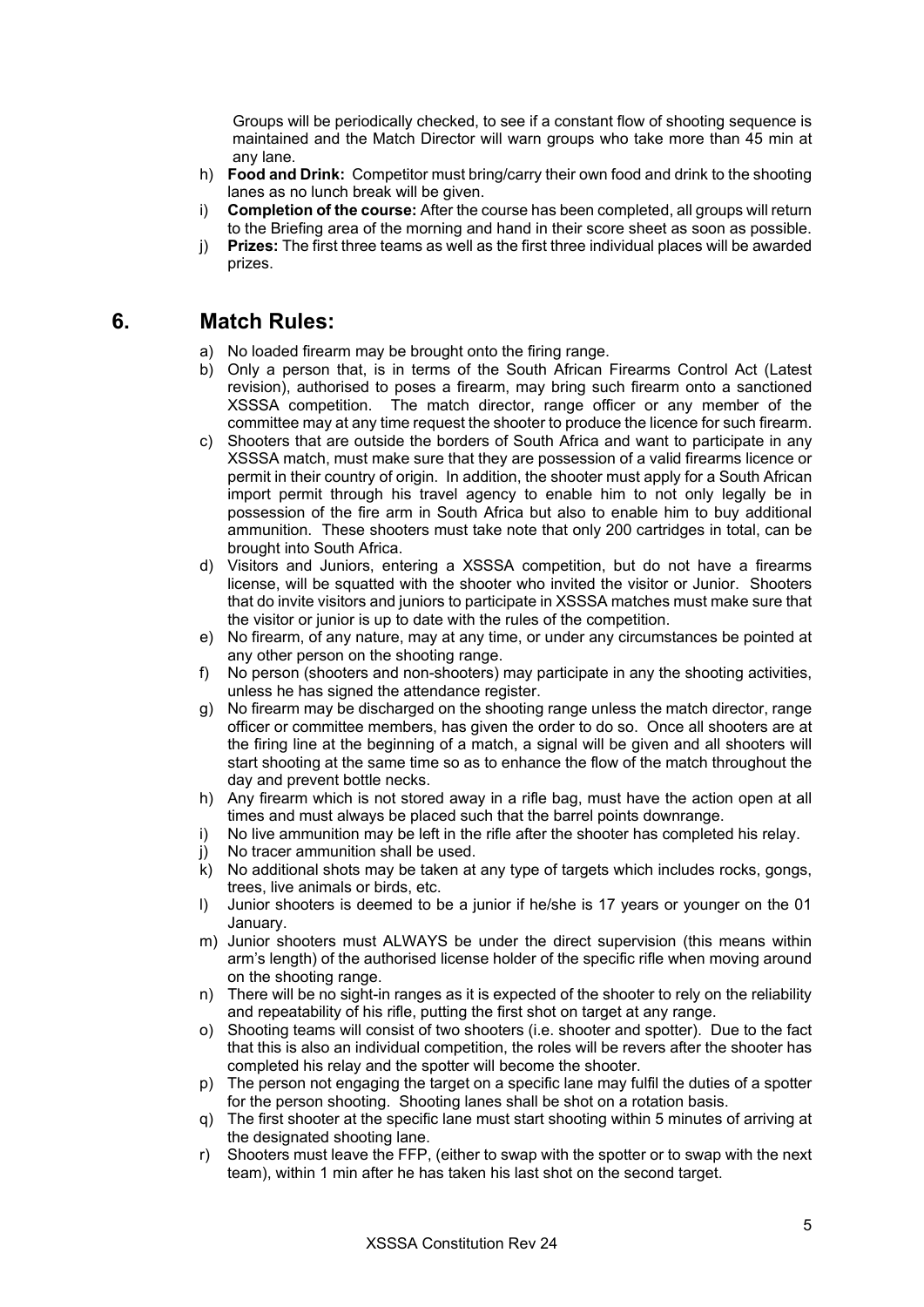- s) All people in the vicinity of the FFP, including the current shooting team, must keep quiet to enable the shooting team to confirm the audible HIT on the gongs. This may take up to 8 seconds from the time that the shot is fired.
- t) The second reason for keeping quite is because of the fact that the shooters make use of very sensitive electronic earmuffs, which is able to pick-up very low sounds and amplify them. Should people need to have a discussion, they should at least be 50m away from the FFP.
- u) Any person which, do not adhere to the above requirements, do not show good sportsmanship, or who do not honour the authority of the range officer, may be requested to leave the shooting competition and may be permanently banned from future XSSSA sanctioned matches.

## <span id="page-5-0"></span>**7. Equipment:**

- a) Everything that you can carry may be taken with you. Terrain will dictate in most cases what equipment can be carried. Bench rest type front rests are not allowed
- b) Natural surroundings, within the designated area may be used and can be repositioned to the advantage of the shooter, but may only be done within the shooters allowed time. No additional time will be granted.
- c) As indicated above, centre fire rifle up to and including 0.338" may be used.
- d) The shooting competition will not be divided into different classes in terms of rifles. There will be only one class and this will include all rifles up to and including 0.338" calibre with a muzzle energy not exceeding 5500 ft/lb

#### **In addition to the above, the following equipment may also be used or come in handy**:

- 1. Eye and ear protection Compulsory<br>2. Chamber Flag
- 2. Chamber Flag<br>3. Rifle bag of ca
- 3. Rifle bag of case<br>4. A rifle capable of
- 4. A rifle capable of 1 MOA or better accuracy<br>5. A scope with enough internal adjustment –
- 5. A scope with enough internal adjustment your weapon system must allow you to shoot out to at least 1,3km.
- 6. Ammunition
- 7. Backpack to carry equipment, water and food/snacks
- 8. Bipod or other allowed front rest. Bench rest type front rests are not allowed. Any Bi-pod, X-Bag or Backpack may be used as a front rest.
- 9. Rear Bag Any type of sandbag / sock / monopod or hand can be used for the rear support underneath the back part of the stock.
- 10. DOPE chart or ballistic programs. Any type of ballistic calculator, paper or electronic, may be used.
- 11. Laser Range Finder Any type.
- 12. Weather station. Any type.
- 13. Compass. Any type.
- 14. Stop Watch Preferably a count-down type stop watch. Please bring your own.
- 15. Rifle Sling<br>16. Writing and
- Writing and note taking material
- 17. Extra rounds
- 18. Small set of allen wrenches and other tools specific to your rifle and gear for small repairs.
- 19. Weapon cleaning equipment<br>20. Personal medical items
- 20. Personal medical items<br>21 Inclement weather gear
- Inclement weather gear to include sunscreen and bug spray
- 22. Shooting mat
- 23. Knee and elbow pads
- 24. Pocket knife<br>25. Lens cleaner
- Lens cleaner for optic(s)
- 26. Extra batteries for all electronic equipment carried<br>27. Binoculars
- **Binoculars**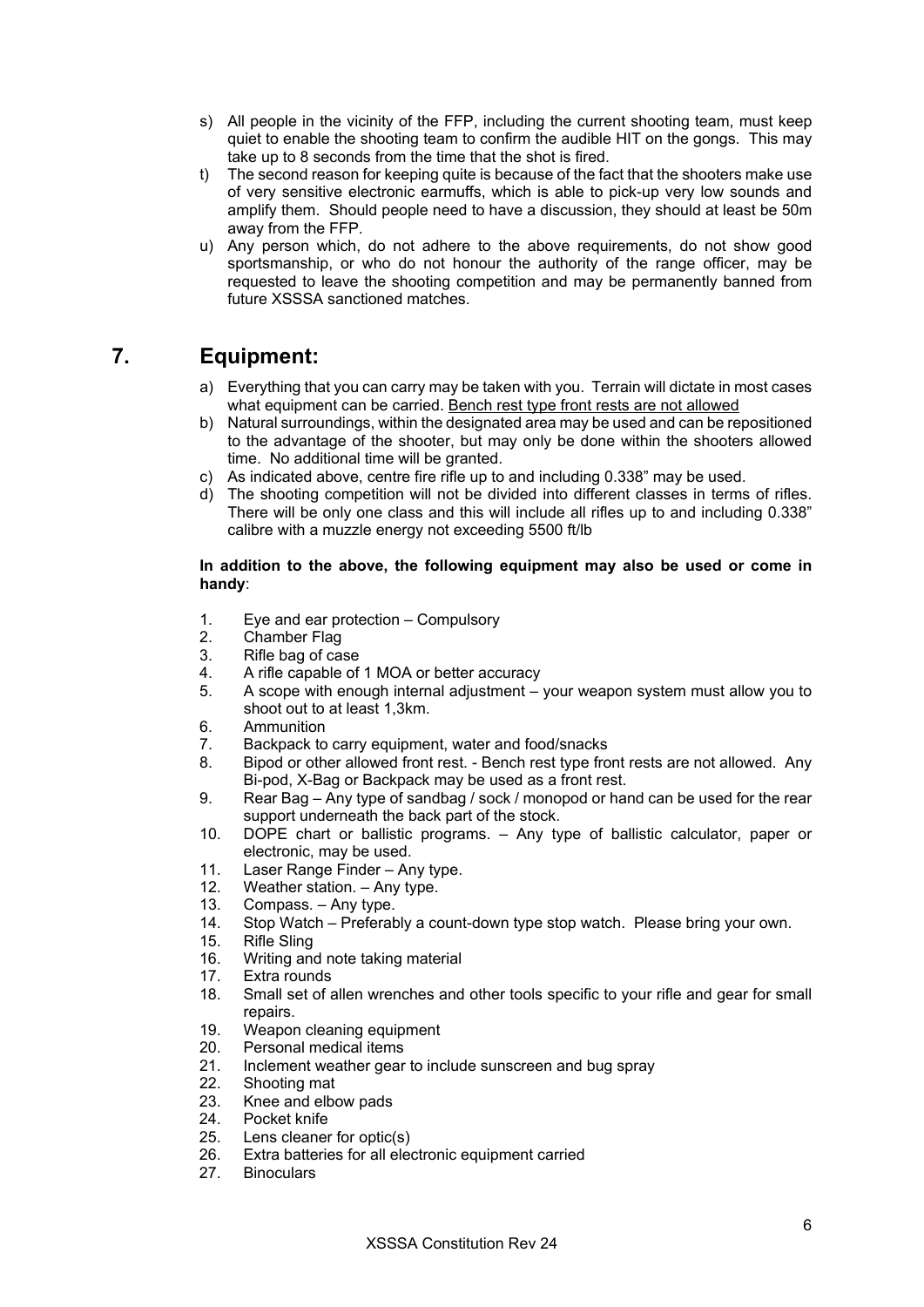- 28. Shooting hat
- 29. Food and Water Please take note that you will be on the range the entire day with no break due to the nature of the match.

## <span id="page-6-0"></span>**8. Targets and Scoring:**

- a) Targets with unknown sizes will be engaged by the shooter at known distances, with the majority of targets further than 500m.
- b) Range builders will make sure that targets are not less than 1 MOA at the distance they are placed. For all practical purposes the following examples of minimum target sizes at comparative distances may be used as reference:
	- $1 \text{ MOA} \text{ (}0, 500 \text{ yds. } (457 \text{ m}) = 5" = 127 \text{ mm}$
	-
	- $1 \text{ MOA} \textcircled{2} 800 \text{ yds.} (731 \text{m}) = 8" = 203 \text{ mm}$ <br> $1 \text{ MOA} \textcircled{2} 1000 \text{ yds.} (914 \text{m}) = 10" = 254 \text{ mm}$ 
		- $1 \text{ MOA} \ @ \ 1000 \text{ yds}. (914\text{m}) = 10" = 254 \text{ mm}$ <br> $1 \text{ MOA} \ @ \ 1421 \text{ yds}. (1300\text{m}) = 15" = 381 \text{ mm}$ 1 MOA @ 1421 yds.  $(1300m)$
- c) Due to the natural surroundings, from where the shooter will be shooting, a designated area is defined as an area of 3m x 3m from a Final Firing Point (FFP) indicated by the match director by means of a clear marking. This imaginary 3m x 3m square can be positioned around the marking by the shooter, as long as the trigger of the rifle remains within a 3m x 3m area that includes the FFP.
- d) The clear marking indicated above by the match director, will be the exact point at which the distance to the target has to be determined from.
- e) 18 Targets will make up a course of fire. If the shooter hits the target with his first shot, he will receive 15 points for the target. If the shooter hits the target with his second shot, he will receive another 10 points for the target. If the shooter does not hit the target with any of the two shots, he will receive **"O"**. A max of two shots will be fired to each target making up a total of 36 shots and a potential full score of 450 points.
- f) The following example from a typical score card should provide more clarity:

|                 | 1 <sup>st</sup> Shot | X              |                | $\cup$  |                |
|-----------------|----------------------|----------------|----------------|---------|----------------|
| <b>Target 1</b> | 2 <sup>nd</sup> Shot | Signature<br>0 | nature         | Þ       | Signature      |
|                 | $1st$ Shot           | 0              | $\overline{S}$ | Signatu |                |
| <b>Target 2</b> | 2 <sup>nd</sup> Shot | Χ              |                |         |                |
|                 | $1st$ Shot           |                |                | $\cup$  | X              |
| <b>Target 1</b> | 2 <sup>nd</sup> Shot |                |                | ≒       |                |
|                 | $1st$ Shot           | Signature      | Signature      | Signatu | Signature<br>Χ |
| <b>Target 2</b> | 2 <sup>nd</sup> Shot |                |                |         |                |

#### **LANE 1 – SHOOTER 1**

Lane 1 / Target 1 / 1<sup>st</sup> shot = HIT = Shooter scores 15 points and is marked " $\mathbf{X}$ " Lane 1 / Target 1 / 2nd shot = MISS = Shooter scores "Zero" and is marked "**O**" Lane 1 / Target 2 / 1st shot = MISS = Shooter scores "Zero" and is marked "**O**" Lane 1 / Target  $2$  /  $2<sup>nd</sup>$  shot = HIT = Shooter scores 10 points and is marked " $\mathbf{X}$ "

#### **LANE 2 – SHOOTER 1**

| Lane 2 / Target 1 / 1 <sup>st</sup> shot = HIT = Shooter scores 15 points and is marked "X" |
|---------------------------------------------------------------------------------------------|
| Lane 2 / Target 1 / $2nd$ shot = HIT = Shooter scores 10 points and is marked "X"           |
| Lane 2 / Target 2 / 1 <sup>st</sup> shot = HIT = Shooter scores 15 points and is marked "X" |
| Lane 2 / Target 2 / $2nd$ shot = HIT = Shooter scores 10 points and is marked "X"           |
|                                                                                             |

| Potential full score per Target     | $= 25$ Points  |
|-------------------------------------|----------------|
| Potential full score per Lane       | $= 50$ Points  |
| Potential Full score for the course | $= 450$ Points |

g) A target will be deemed to be HIT when a clear "gong" is emitted from the steel target and there is a visual indication that the gong has been HIT. A HIT will be marked by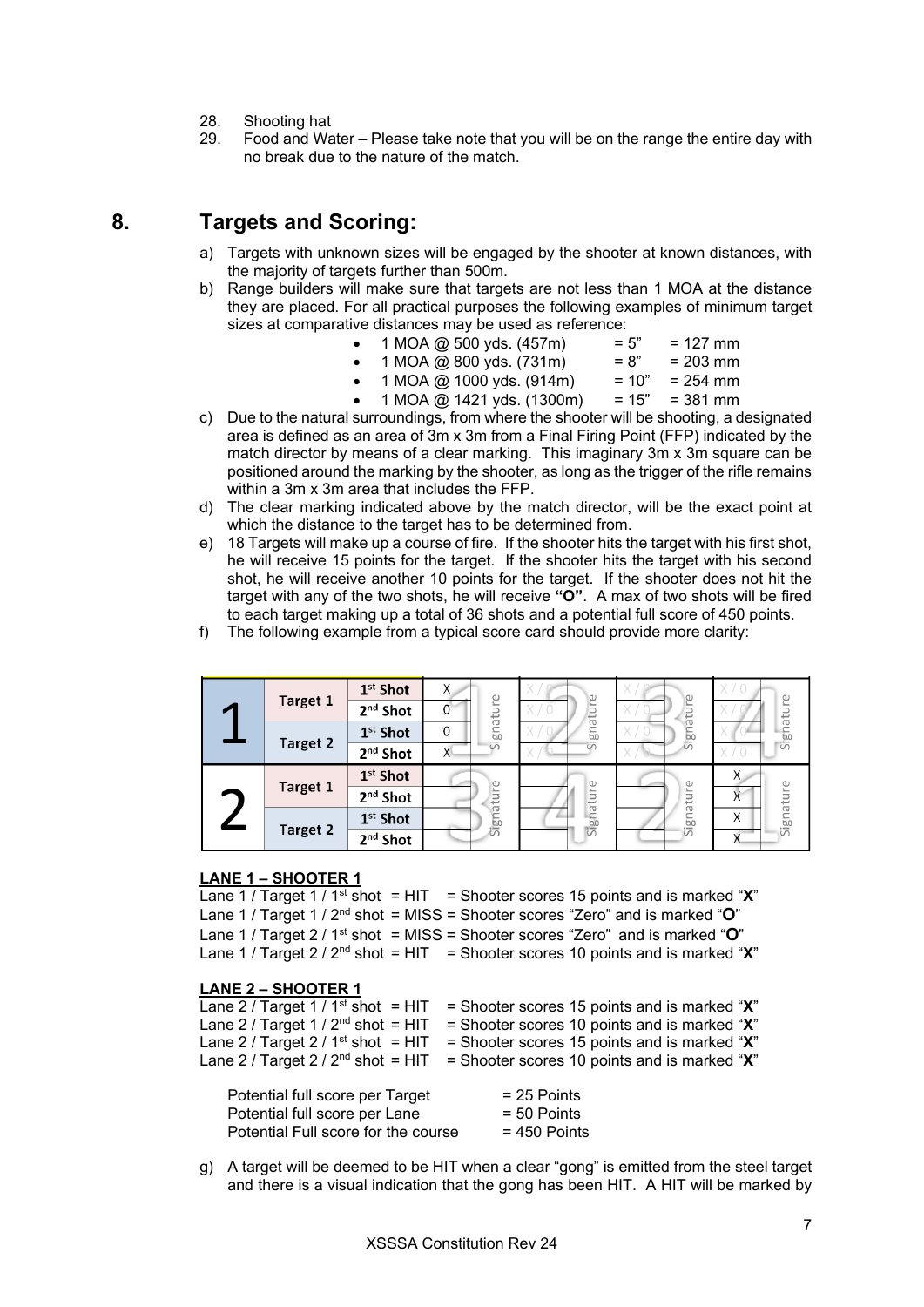the points applicable to the gong (i.e. 15 Points for the first HIT and 10 Points for the second HIT) and a MISS will be marked by an "**O**" on the score card.

- h) Any shots taken after the command "STOP FIRING" has been given shall be scored as ZERO i.e. "**O**".
- i) Shooters must check and make sure that their score is correct, and INITIAL next to his score in each lane, BEFORE they leave the designated shooting area to go to the next shooting lane.
- Not more than 3 targets (i.e. 6 shots) will be engaged form any shooting lane.
- k) Shooting Lanes will be clearly numbered and will be coloured the same colour as their corresponding gong colours. Refer below.
- l) For clarity purposes gongs will be painted different colours on sequential lanes. I.e. then Both gongs painted white
	- Lane  $2$  = Bright orange then Both gongs painted bright orange
	- Lane  $3 =$  White then Both gongs painted white
	- Lane  $4 =$  Bright orange then Both gongs painted bright orange
- m) Targets will only be painted at the start of each day of competition and will not be painted during the course of the competition.
- n) Should there be a target failure of any kind and the target is found to be irreparable by the Match Director, the target in question will first be replaced with a spare target. If the spare target has already been used to replace a previous faulty target, the target in question will be pulled from the competition and all shooters will lose the score on the specific target. The competition's total score will also be adjusted accordingly. Range builders must therefore make sure that the targets are in good working condition at all times.
- o) In case of a tie at the end of the shooting competition between shooters in the same category that is eligible for prizes, the winner will be determined by means of shootout at 300m on a paper target with 1" bulls-eye dot. Shooters will take one shot at their specific target and the shooters will be positioned according to the bullet hole closest to the centre of the bull. Should a shooter decline to participate in the shootout match or not have enough ammo to compete in the shoot-out match, such shooter will automatically loose the shoot-out match.
- p) Ranking of shooters will be done by taking the winning score, herein after referred to as the Topgun, of each match as 100%. All other scores will be related to this score.
- q) Although individual scores will be posted, the importance of this competition is on the shooting team and not on the individual shooter.

## <span id="page-7-0"></span>**9. Duties of specific individuals during the relay:**

- a) Two teams, and by implication 4 shooters, will be grouped together for a shooting match, each shooter, with his own function within the group and will consist out of the following individuals:
	- Group 1 Team 1 Shooter
	- Group 1 Team 1 Spotter
	- Group 1 Team 2 Visual Official **(VO)**
	- Group 1 Team 2 Scorer / Timer Official **(STO)**
- b) Grouping of the teams will be done under the sole discretion of the match director.
- c) The purpose of the two teams is as follows: While one team is paired to be Shooter and Spotter, the other team's members will be fulfilling the function of STO and VO
- d) Only a member of the shooting group can mark the score sheets, no shooter from another group or member of the public, will be allowed to mark the score sheets.
- e) At any stage during the course of the match, the person with the clip board i.e. the STO, will act as the RO for that specific time period and shall be responsible to make sure that all safety regulations are been adhered to.
- f) Once the first team (shooter and spotter) have complete the shooting lane the next team (STO and VO) will commence on the same lane with engaging the targets.
- g) Teams must take note of the sequence of the shooter order, which is indicated on the score cards. This sequence has been arranged to make sure that each shooter gets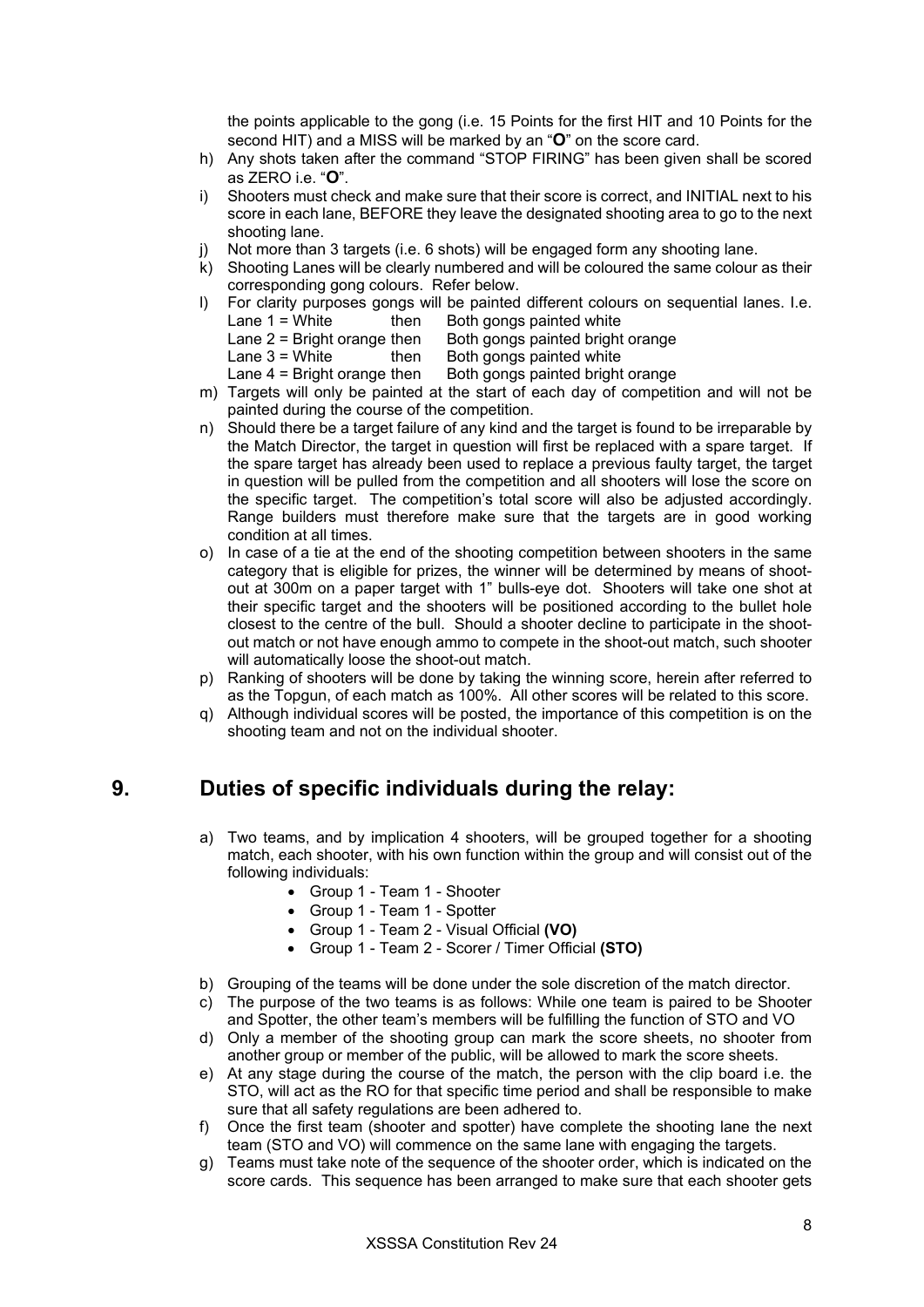a change to engage 2 Lanes  $1<sup>st</sup>$ , during the course of the match. Shooting orders must be strictly adhered to, in order to avoid disqualification.

- a) I.e. In the example above under scoring, Shooter 3 will start shooting first on Lane 2 together with his spotter and team mate, who is shooter 4.
- b) After shooter 3 has shot, shooter 4 will engage the targets.
- c) Then shooter 1 from the second team
- d) And finally shooter 2 will shoot on Lane 2.
- h) In addition, the Spotter, STO and VO, will visually and audibly confirm the HIT on the gong.
- i) The VO will specifically be responsible for visual confirmation by means of binoculars or his rifle scope.
- j) The STO will specifically be responsible for audible confirmation by means of removing his earmuffs to hear the gong "sound".
- k) Every effort must be made to confirm HITS on gongs as there is only one chance to do so. For this reason please refer to Match Rules above.
- l) The shooter may choose to have his own timer on the ground in front of him. The STO shall however, have authority of the time keeping and his ruling will be final. It is therefore imperative that, if the shooter decides to have a timer, he synchronises with the STO.
- m) Shooting teams must take note that their time will start from the time that the first member of the team walks onto the FFP. It is therefore suggested that shooting team members wait for each other before walking onto the FFP.
- n) Shooting teams must take note that the shooting times will NOT include time spend in the preparation areas.

#### **9.1 The Shooter**

- a) Immediately start his timer, if he decides to have his own timer.
- b) Immediately get into position and lay out his gear.
- c) Get the distance to the target and start with his ballistic calculations.
- d) As soon as the shooter is ready he can engage the first target. He must complete engaging all the gongs before shooter 2, (i.e. the current spotter) can start engaging the same gongs.
- e) Time allowed is as indicated below in 9.2 d).

#### **9.2 The Spotter**

- a) Find the gong and direct the shooter to the gong positions as quickly as possible.
- b) Start with calculations for his firing solution.
- c) Spot bullet trace and bullet impact to assist the shooter in determining the Point Of Impact so as to enable him to make corrections.
- d) Each Team will together, have 10 minutes to complete their course of fire.

#### **9.3 The Visual Official (VO)**

- a) Visually confirm by means of binoculars, or his rifle scope, that there was a hit on the gong.
- b) If the VO decides to use his rifle scope, he must position himself next to the shooter and not behind any people.
- c) The VO may not infringe on the 3m x 3m designated area available to the shooter to take the shot.

#### **9.4 The Scorer / Timer Official (STO)**

- a) Keeping the scorecard up to date.
- b) The Scorer primarily takes responsibility as temporary Range Officer and is responsible for the safety of the FFP, from the moment the other team touch their rifles to the time that the rifles are safely stored away in the bags after engaging the targets.
- c) Make sure that the Shooter and Spotter enters the designated area diligently. I.e. within 5 min of arriving at the next Lane.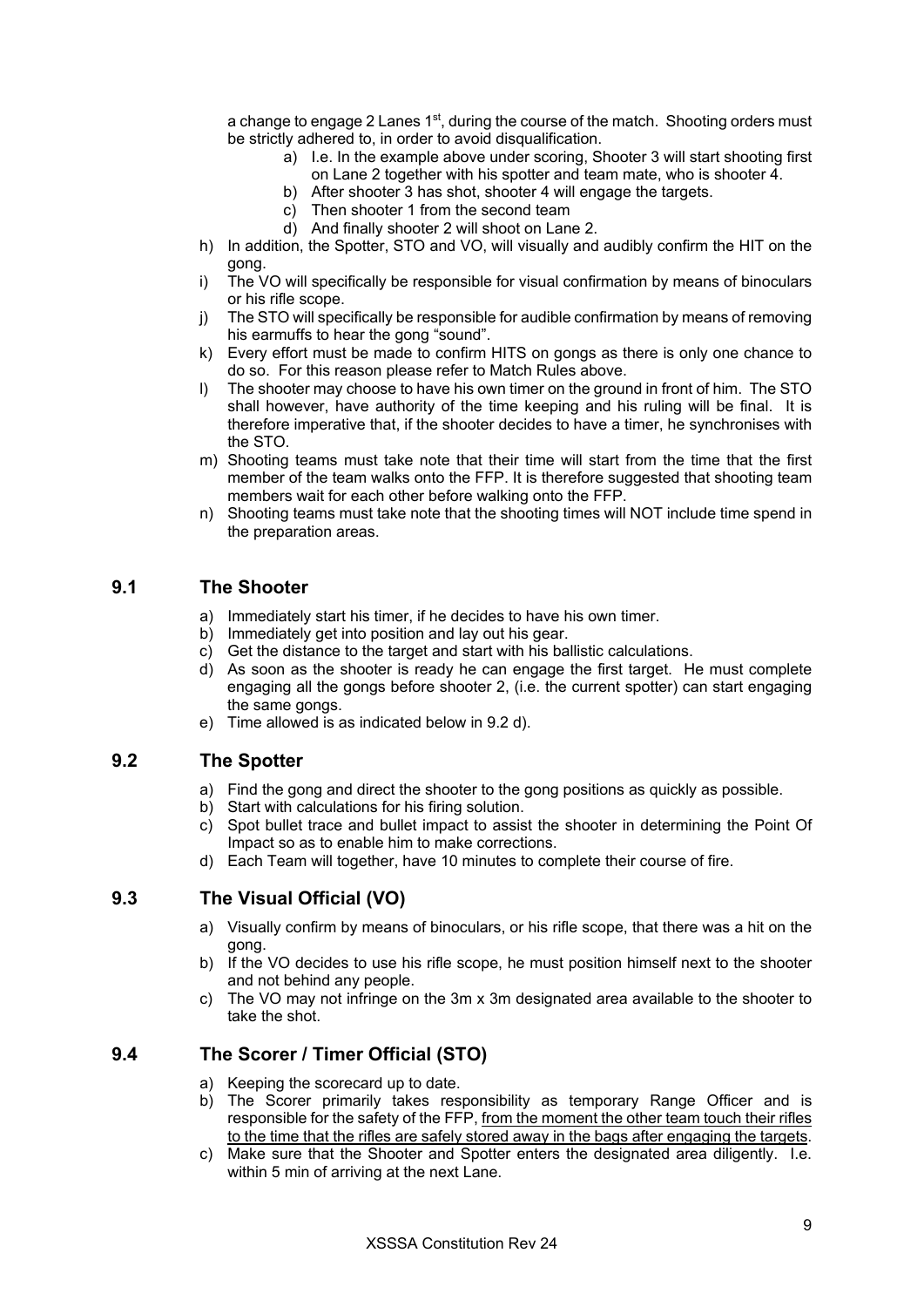- d) Start the timer as soon as any one of the team members, enters the designated FFP area, or start the timer after 5 min of arriving at the site and inform the shooting team that their time has started as indicated below.
- e) Verbally indicate that the time has started by indicating "TIME STARTED"
- f) The Scorer must give warnings every minute or as required by the shooting team.
- g) In addition the Scorer must, at the end of the allowed 10 minutes, give the warning "30 seconds", "20 seconds", "10 seconds" and "STOP FIRING" command.
- h) The Scorer must also audibly confirm that the gong has been hit.
- i) Make sure that the shooter and spotter initial at their scores.
- j) Failure by the STO to control the time on the FFP shall lead to disqualification of BOTH teams in the group on that specific lane and, may also result in a total disqualification of BOTH teams in the group from the competition if another time infringement occurs again during the competition. It is therefore imperative that all members of the group, take note of the time of the team shooting as NO excuse for failure to take the time will be entertained and WILL lead to immediate disqualification.

## <span id="page-9-0"></span>**10. Time keeping on the Shooting Lane:**

- a) The shooting **TEAM** will have a total of 10 minutes to engage all the targets from the time that any one of the shooting team members enters the FFP area. This means that both shooters in the team will have to engage all the targets in the 10 minutes allowed.
- b) The shooter that engages the targets first, must shoot all the targets in that lane before the second shooter of the team can start engaging his first target. I.e. Shooter 2 cannot engage the first target directly after shooter 1 has shot it. Shooter 1 must first complete engaging all the targets before shooter 2 can start engaging the first target. Below is an example of how a shooting group will typically engage targets at a FFP.

| Team 1 | Shooter 1 | Gong 1 | $1st$ shot<br>2nd shot |
|--------|-----------|--------|------------------------|
|        |           | Gong 2 | 1st shot<br>2nd shot   |
|        | Shooter 2 | Gong 1 | 1st shot<br>2nd shot   |
|        |           | Gong 2 | 1st shot<br>2nd shot   |
| Team 2 | Shooter 3 | Gong 1 | $1st$ shot<br>2nd shot |
|        |           | Gong 2 | 1st shot<br>2nd shot   |
|        | Shooter 4 | Gong 1 | 1st shot<br>2nd shot   |
|        |           | Gong 2 | 1st shot<br>2nd shot   |

- c) The 10 minutes indicated above is continuous and will not be stopped for any reason, other than a safety issue.
- d) An example of the timing sequence is given below for clarity purposes:

|  |  | Arrive at FFP and getting ready | $-5$ min |  |  |
|--|--|---------------------------------|----------|--|--|
|  |  |                                 |          |  |  |

Team 1 shooting  $\sim$  10 min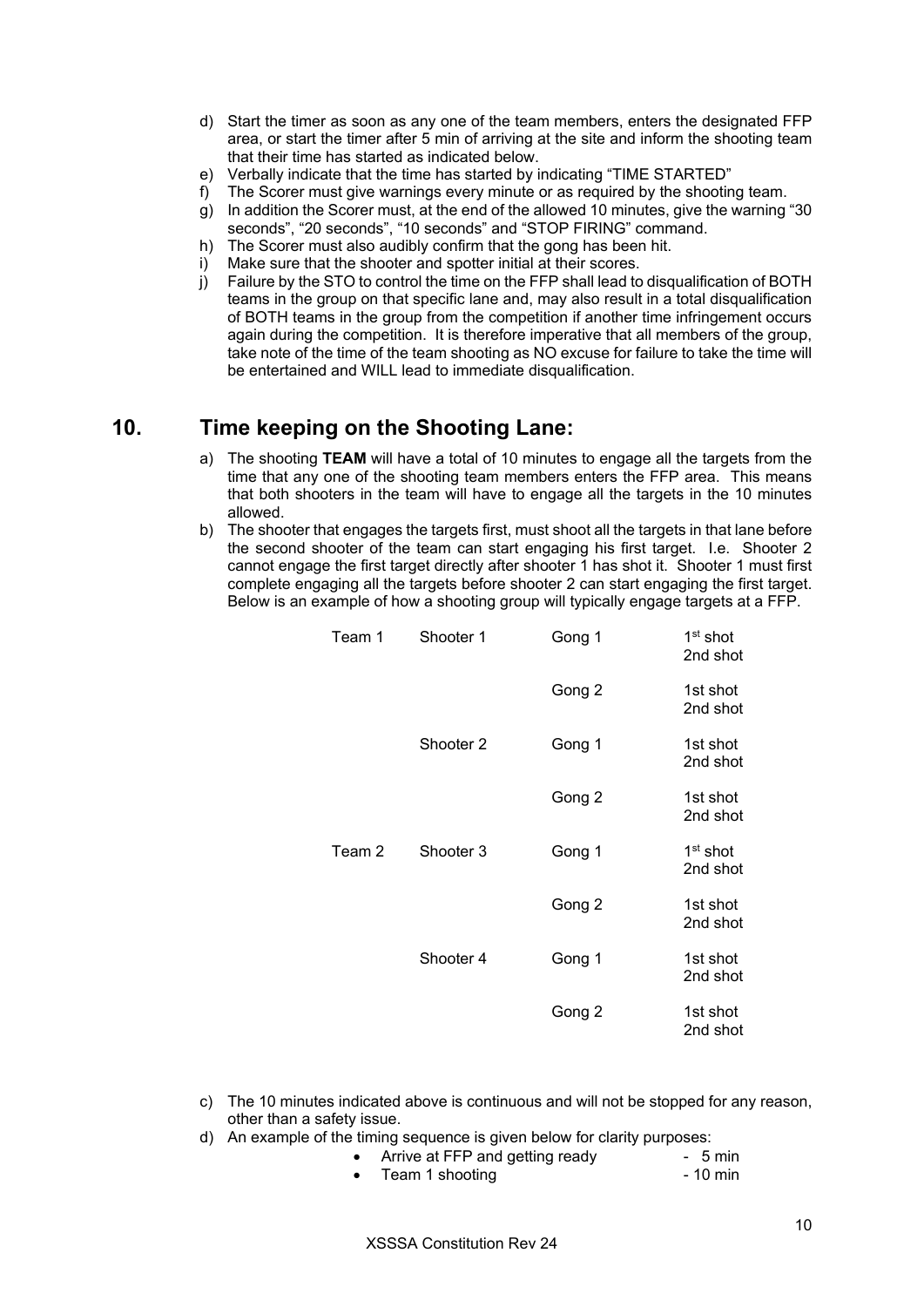| • Changing teams      | $-3$ min |
|-----------------------|----------|
| • Team 2 shooting     | - 10 min |
| • Changing teams      | $-3$ min |
| • Team 3 shooting     | - 10 min |
| • Getting off the FFP | $-4$ min |
| • TOTAL TIME          | - 45 min |

## <span id="page-10-0"></span>**11. Approved Ammunition:**

- a) Acceptable bullets are jacketed lead core, solid brass/bronze or suitable solid steel.
- b) Those bullets that are not suitable include tracer, incendiary (packed with nitrocellulose and a small steel ball is placed in the tip of the bullet to ensure that a chemical explode on impact) or explosive type bullets.
- c) Unsafe ammunition shall be banned for any XSSSA sanctioned matches. It shall be the responsibility of the Match Director of his designated Range Officer to make a determination regarding the suitability of reloaded ammunition. Poor quality or reloaded ammunition displaying characteristics such as corrosion, damaged brass, improperly seated primers or damaged bullets, will not be allowed to be used in a XSSSA sanctioned match.

## <span id="page-10-1"></span>**12. Safety:**

- a) Safety at any XSSSA sanctioned shooting competition is of paramount concern. The Match Director of any XSSSA shooting competition or his designated Range Officer has the responsibility and authority as prescribed by the XSSSA Match Rules to ensure the safe conduct of the match. The Match Director shall have the authority to disqualify any shooter for unsafe conduct or to remove any piece of equipment that has been determined to be unsafe for participation in the shooting competition.
- b) If the Match Director disqualifies a shooter or a piece of equipment from a shooting competition for safety reasons, it shall be the duty of the Match Director to submit a complete written report immediately following the shooting competition.
- c) Decisions made by the Match Director and Match Committee regarding safety violations are final and cannot be appealed.
- d) **FINAL FIRING POSITION SETUP** The diagram below shows the typical layout of the Final Firing Point (FFP), which is the position from where the shooter and spotter team will engage the targets. For safety purposes the following rules MUST be strictly adhered to and is not negotiable. Shooters which do not adhered to this rules can be disqualified from the shooting match.
	- 1. A shooting teams will only be allowed to touch, or remove their rifles form their shooting bags in the areas designated to do so, indicated below as "**Preparation area for shooter 1 and 2**" respectively.
	- 2. As indicated in the diagram below, there is a designated area on each side of the FFP for each shooter respectively.
	- 3. During the time that other shooting team is busy engaging, nobody else will be allowed to enter the preparation area on either side of the FFP. This is distracting to the team which is currently busy engaging the targets.
	- 4. Shooters will not cross over each other e.g. having both rifle bags on one side of the FFP that will cause a shooter to move behind the other shooter with his barrel pointing in the direction of his team member, or any other person on the shooting range.
	- 5. At no point will a shooter, with a rifle that is not bagged, move behind another shooter, causing the barrel of the rifle to point in another person's direction.
	- 6. Shooters will only be allowed to remove their rifles from their bags, or handle their rifles, once the previous shooting team have left the FFP. This means that the previous shooting team, and their equipment, is OFF the FFP.
	- 7. Rifles will be moved onto the FFP only after all other gear e.g. Shooting mats, sand bags etc, have been placed onto the FFP, so as to prevent shooters losing control of their rifles,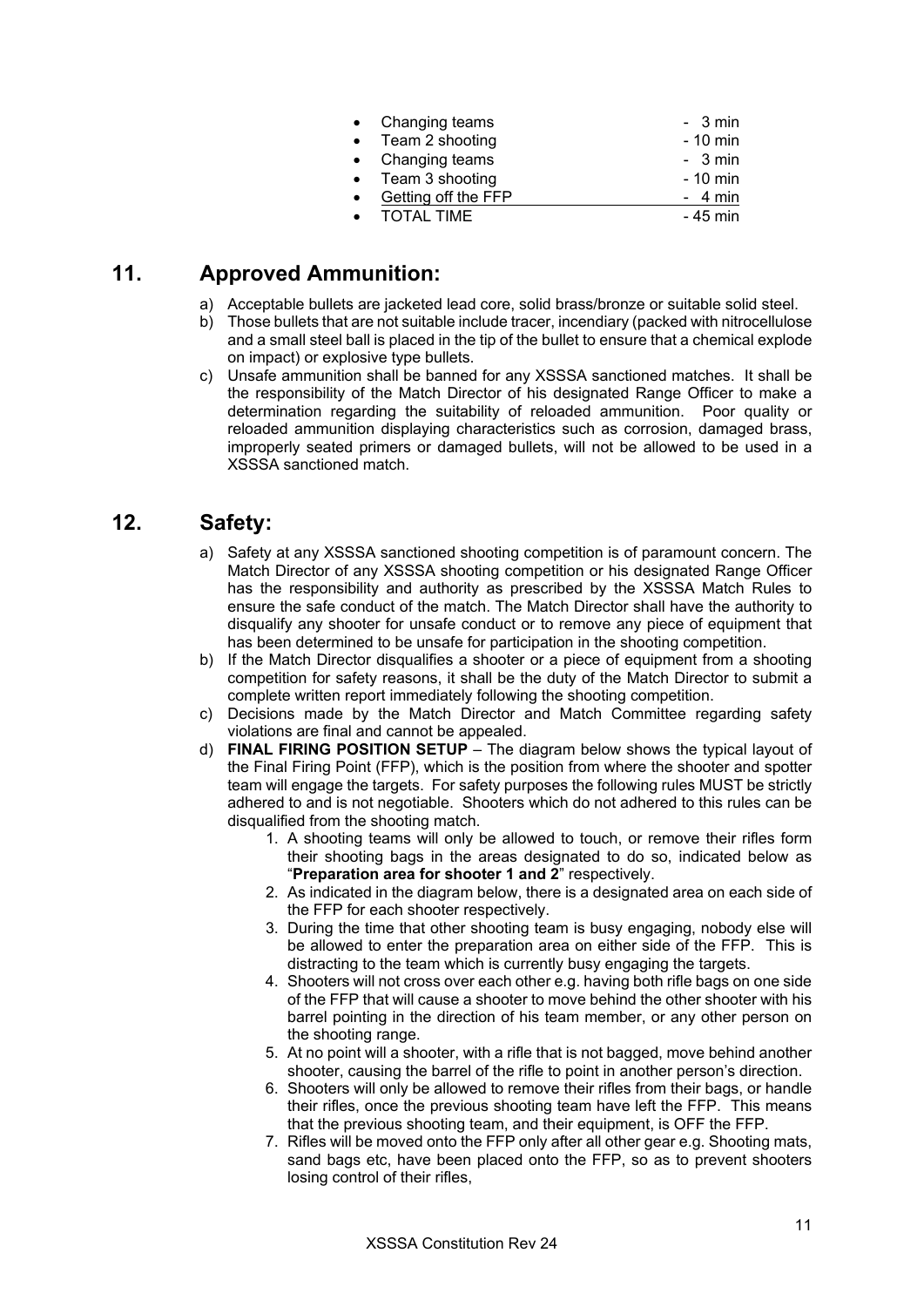- 8. When shooters move their rifles onto the FFP, the barrel of the rifle will ALWAYS point down range.
- 9. Upon completion of the shooting lane, shooters will move the rifle, with barrels still pointing down range, back into the "Preparation area" on either side of the FFP and store their rifles back into their rifle bags.





Diagram 1 - Layout of the Final Firing Point Area

- e) **Open Actions**: It is recommended the bolt be removed from any rifle that has been brought to the firing line and the shooter is not immediately preparing to fire. If it is not convenient to remove the bolt entirely, the bolt should be in the open position at all times unless the shooter is engaged in shooting. A safety flag must be present in the chamber to indicate that there is no live ammunition in the chamber.
- f) **Position of Muzzle**: whenever a rifle has been brought to the designated firing area and set up for competition, the muzzle of the rifle shall be pointed down range in a safe direction. Any exception shall be approved by the Match Director. All competitors firing a bipod rifle shall ensure the muzzle of their rifle is pointed at the impact area when the rifle is unattended on the firing line.
- g) **Hang fires / Misfires**: Any competitor who experiences a hang fire/misfire, shall wait at least thirty (30) seconds before opening the bolt of the rifle and shall notify everyone near his designated shooting area that a misfire has occurred. The area immediately to the rear of the competitors area shall be cleared of all other competitors and spectators before the rifle bolt is opened. The competitors time for shooting will not be extended to complete the course of fire. A competitor who experiences a series of misfires / hang fires shall be evaluated by the Match Director to determine if the rifle